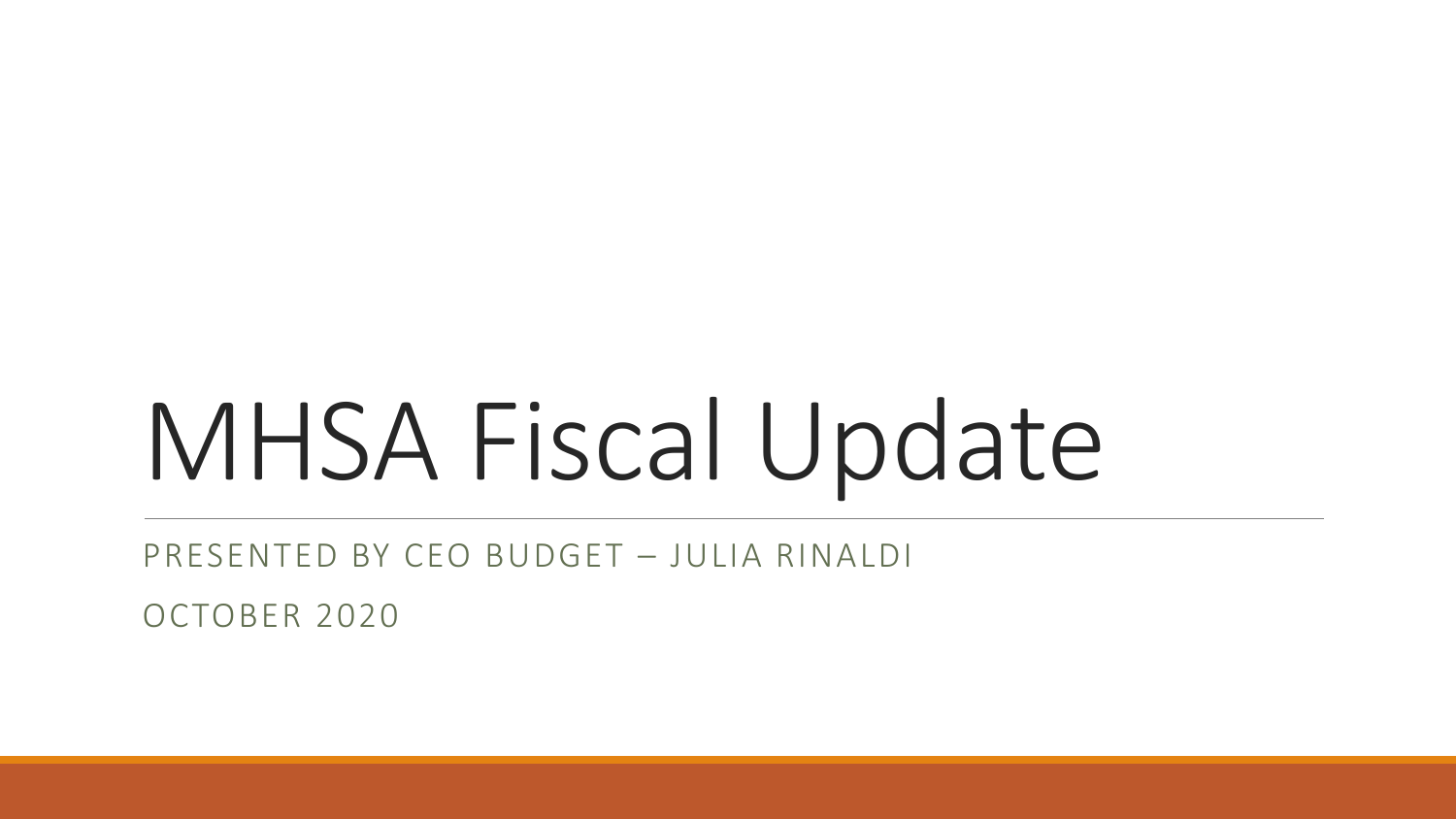## FY 2020-21 Projections **County of Orange**

#### **Summary of Mental Health Services Act Funds**

**Projected with Actuals through FY 2020-21**

| <b>MENTAL HEALTH SERVICES ACT (MHSA) FUNDS</b>        |                |                    |                 |  |  |  |  |  |  |  |
|-------------------------------------------------------|----------------|--------------------|-----------------|--|--|--|--|--|--|--|
|                                                       | <b>Budget</b>  | <b>Projections</b> | <b>Variance</b> |  |  |  |  |  |  |  |
| Unspent MHSA Funds as of June 30, 2020 (Actual)       | 142,843,832    | 142,843,832        |                 |  |  |  |  |  |  |  |
| Projected Revenue for FY 2020-21                      | 173,600,000    | 171,988,972        | (1,611,028)     |  |  |  |  |  |  |  |
| Prior Period Adjustments (Actual)                     | (60, 477, 822) | (60, 477, 822)     |                 |  |  |  |  |  |  |  |
| <b>Total Funds Available for FY 2020-21</b>           | 255,966,010    | 254,354,982        | (1,611,028)     |  |  |  |  |  |  |  |
| Estimated Costs in FY 2020-21                         | (239,232,402)  | (206, 610, 384)    | 32,622,018      |  |  |  |  |  |  |  |
| Projected Ending Balance at June 30, 2021 (SEE BELOW) | 16,733,608     | 47,744,598         | 31,010,990      |  |  |  |  |  |  |  |
| Revenue for FY 2021-22                                | 166,192,280    | 166,192,280        |                 |  |  |  |  |  |  |  |
| Costs in FY 2021-22                                   | (236,984,606)  | (202, 423, 023)    | 34,561,583      |  |  |  |  |  |  |  |
| Projected Ending Balance at June 30, 2022 (SEE BELOW) | (54,058,718)   | 11,513,855         | 65,572,573      |  |  |  |  |  |  |  |
| Detail of Projected Ending Balance at June 30, 2021   |                |                    |                 |  |  |  |  |  |  |  |
| <b>Community Services and Supports (CSS)</b>          |                | 6,275,039          |                 |  |  |  |  |  |  |  |
| <b>Prevention and Early Intervention (PEI)</b>        |                | 24,668,430         |                 |  |  |  |  |  |  |  |
| <b>Innovation (INN)</b>                               |                | 16,801,129         |                 |  |  |  |  |  |  |  |
| <b>Workforce Education and Training (WET)</b>         |                |                    |                 |  |  |  |  |  |  |  |
| <b>Capital Facilities and Technological Needs</b>     |                |                    |                 |  |  |  |  |  |  |  |
| Total Projected Ending Balance at June 30, 2021       |                | \$47,744,598       |                 |  |  |  |  |  |  |  |
| Detail of Projected Ending Balance at June 30, 2022   |                |                    |                 |  |  |  |  |  |  |  |
| <b>Community Services and Supports (CSS)*</b>         |                | (16, 736, 539)     |                 |  |  |  |  |  |  |  |
| <b>Prevention and Early Intervention (PEI)</b>        |                | 11,996,730         |                 |  |  |  |  |  |  |  |
| <b>Innovation (INN)</b>                               |                | 16,253,664         |                 |  |  |  |  |  |  |  |
| <b>Workforce Education and Training (WET)</b>         |                |                    |                 |  |  |  |  |  |  |  |
| <b>Capital Facilities and Technological Needs</b>     |                |                    |                 |  |  |  |  |  |  |  |
| Total Projected Ending Balance at June 30, 2022       |                | \$11,513,855       |                 |  |  |  |  |  |  |  |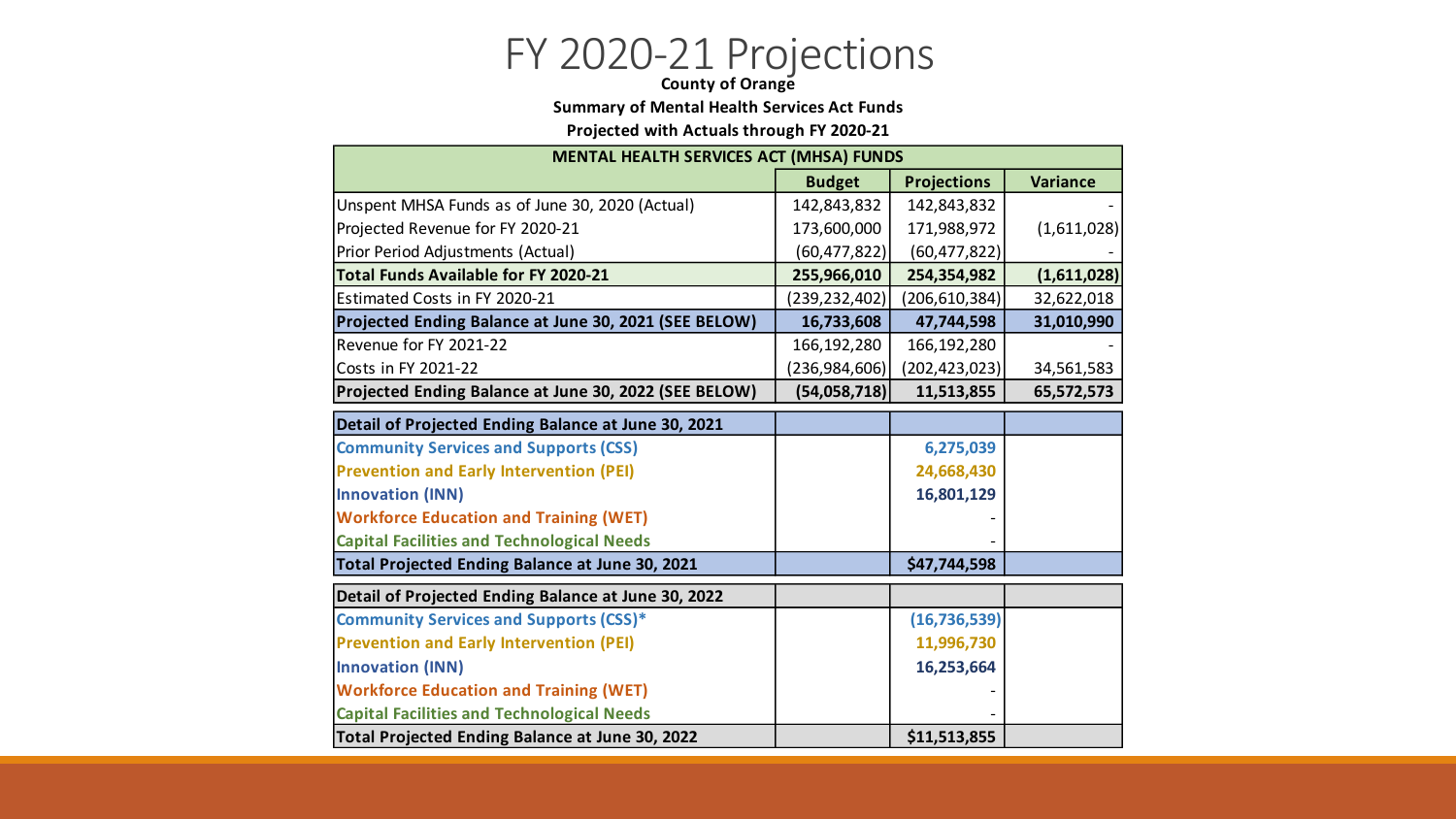### FY 2020-21 Projections by Component

|                                                                                                                |     |                 |                |                              | <b>Transfers from CSS</b> |                |                 |                                  |
|----------------------------------------------------------------------------------------------------------------|-----|-----------------|----------------|------------------------------|---------------------------|----------------|-----------------|----------------------------------|
| MENTAL HEALTH SERVICES ACT FY 2020-21                                                                          |     | <b>CSS</b>      | <b>PEI</b>     | <b>INN</b>                   | <b>WET</b>                | <b>CFTN</b>    | <b>Total</b>    | <b>Prudent</b><br><b>Reserve</b> |
| <b>Carryover of Funds from FY 2019-20</b>                                                                      |     | 75,575,827      | 40,408,161     | 26,859,844                   |                           |                | 142,843,832     | 33,258,769                       |
| <b>Prior Period Adjustments</b>                                                                                | (1) | (53, 739, 867)  | (6, 213, 732)  | (524, 224)                   |                           |                | (60, 477, 822)  |                                  |
| <b>RESTATED Carryover funds from FY 2019-20</b>                                                                |     | 21,835,960      | 34, 194, 429   | 26,335,620                   |                           |                | 82,366,010      | 33,258,769                       |
| Projected MHSA Revenue for FY 2020-21                                                                          |     | 128,900,000     | 32,220,000     | 8,480,000                    |                           |                | 169,600,000     |                                  |
| Transfers from Community Services and Supports to Other MHSA<br>Subaccounts to Cover Approved Project Expenses | (2) | (18, 736, 383)  |                |                              | 6,216,634                 | 12,519,749     |                 |                                  |
| Projected Interest Revenue for FY 2020-21                                                                      |     | 1,447,769       | 609,334        | 331,869                      |                           |                | 2,388,972       |                                  |
| <b>Total Funding Available for FY 2020-21</b>                                                                  |     | 133,447,346     | 67,023,763     | 35, 147, 489                 | 6,216,634                 | 12,519,749     | 254,354,982     | 33,258,769                       |
| Projected Expenditures                                                                                         |     | (111, 887, 910) | (37, 213, 331) | (16, 950, 529)               | (5,748,655)               | (12, 219, 749) | (184, 020, 174) |                                  |
| Projected Admin Expenditures                                                                                   |     | (15, 284, 397)  | (5, 142, 003)  | (1, 395, 831)                | (467, 979)                | (300,000)      | (22, 590, 210)  |                                  |
| <b>Total Program and Administrative Costs</b>                                                                  |     | (127, 172, 307) | (42, 355, 334) | $(18,346,360)$ $(6,216,634)$ |                           | (12, 519, 749) | (206, 610, 384) |                                  |
| Projected Carryover of FY 2020-21 Available Funds                                                              |     | 6,275,039       | 24,668,430     | 16,801,129                   |                           |                | 47,744,598      | 33,258,769                       |
| <b>Estimated MHSA Revenue for FY 2021-22</b>                                                                   | (5) | 126,043,438     | 31,686,534     | 8,462,308                    |                           |                | 166, 192, 280   |                                  |
| Projected Available Funds for FY 2021-22                                                                       |     | 132,318,477     | 56,354,964     | 25,263,437                   |                           |                | 213,936,878     | 33,258,769                       |
| Anticipated Costs for FY 2021-22                                                                               |     | (134, 994, 280) | (44, 358, 233) | (9,009,773)                  | (5,219,984)               | (8, 840, 752)  | (202, 423, 022) |                                  |
| Anticipated Transfers for FY 2021-22                                                                           |     | (14,060,736)    |                |                              | 5,219,984                 | 8,840,752      |                 |                                  |
| <b>Projected Carryover of Funds for FY 2021-22</b>                                                             |     | (16, 736, 539)  | 11,996,731     | 16,253,664                   |                           | $\blacksquare$ | 11,513,856      | 33,258,769                       |